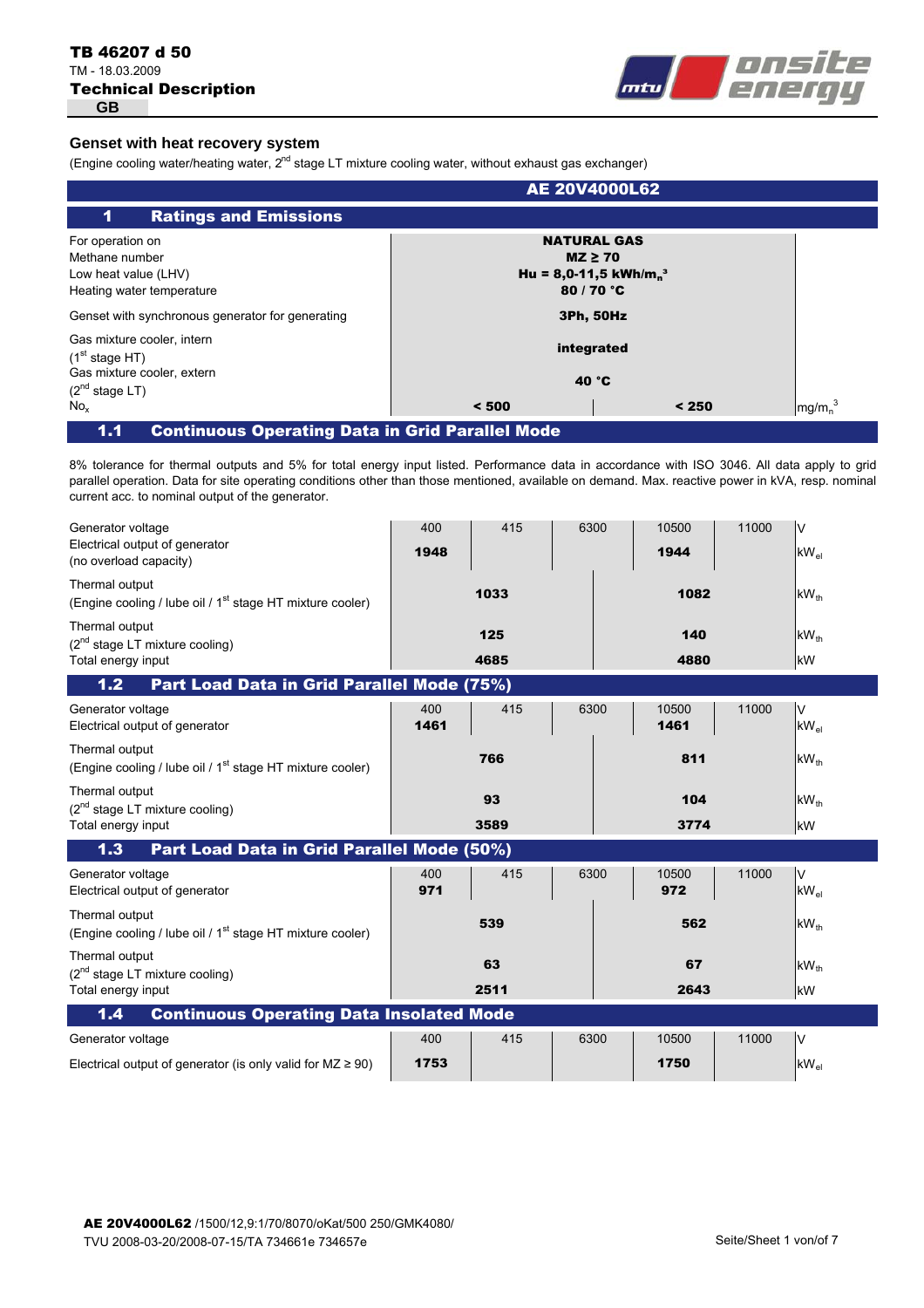TM - 18.03.2009



**GB**

#### 1.5 Pollutant Emissions

| Emission values related to dry exhaust gas with $5\%$ O <sub>2</sub> . (For exhaust gas volume flow see 3.5) |       |        |                                                                  |  |
|--------------------------------------------------------------------------------------------------------------|-------|--------|------------------------------------------------------------------|--|
| $NO_{v}$ , stated as $NO_{2}$                                                                                | < 500 | < 250  | mg/m <sub>n</sub> <sup>3</sup>                                   |  |
| CO, without catalyst                                                                                         |       | < 1000 |                                                                  |  |
| CO, with catalyst<br>(optional, delivered loose)                                                             | < 300 |        | mg/m <sub>n</sub> <sup>3</sup><br>mg/m <sub>n</sub> <sup>3</sup> |  |
| Docian Dringinles / Scono of Sunnly                                                                          |       |        |                                                                  |  |

# 2 Design Principles / Scope of Supply

 $\bullet$ Engine and flange-mounted alternator (SAE 00 housing) are connected via a torsionally resilient coupling and resiliently mounted to a rigid, welded steel base frame.

- $\bullet$ Standby heater
- $\bullet$ Lube oil pump for draining the oil sump (incl. two solenoid valves).
- $\bullet$ The base frame is installed on vibration dampers

#### mm Litre 1/min m/s bar  $kW_{mech}$ kWh/kWh mech m ${}^{3}$ /h g/kWh<sub>mech</sub> 95,32 0,3 Lube oil consumption (not guaranteed, at rated load and after 1000Oh) 488,0 Specific full-load consumption (tolerance 5%) Gas consumption (based on LHV=10kWh/m<sup>3</sup>) 2,34 2,44 468,5 Compression ratio **2000** Mean effective pressure Standard power acc. to ISO 3046, (no overload capacity)\* 16,8 12,9:1 Mean piston speed 10,5 Speed the control of the control of the control of the control of the control of the control of the control of the control of the control of the control of the control of the control of the control of the control of the co Volume V 20 Bore / stroke 170 / 210 Cyl. arrangement, no. of cyl. Otto-Gas-Engine **MTU 20V4000L62**  2.1 Engine plus Accessories

\* Overload must reliably be avoided by means of suitable external control systems (e.g. electronic output power control).

#### Basic Engine

- $\bullet$ Monobloc grey cast crankcase with inspection ports, flywheel housing SAE 00, flywheel 21" cast iron oil pan
- $\bullet$ Forged crankshaft
- $\bullet$ Forged connecting rods
- $\bullet$ Four-valve, individual cylinder heads with central pre-chamber armoured valves with "Rotocap" rotators
- $\bullet$ Light-metal solid-skirt pistons with oil cooling duct, piston cooling via oil spray nozzles

#### Mixture Formation

- $\bullet$ Air intake via dry-type engine-mounted air filters
- $\bullet$ Venturi type air-gas mixer with gas supply via electronically controlled gas metering valve

**Turbocharging** 

- $\bullet$ Turbocharger for gas-air mixture compression
- $\bullet$ Two-stage mixture cooling
- $\bullet$ Throttles between mixture coolers and intake manifold

### Exhaust System

- $\bullet$ Dry-type, insulated exhaust manifolds in the engine Vee
- Lube Oil System
	- $\blacklozenge$ Lube oil circulation pump with safety valve for forced-feed lubrication and piston cooling
	- $\bullet$ Engine mounted heat exchanger
	- $\bullet$ Lube oil filters with replaceable filter elements
	- $\bullet$ Engine-mounted device for automatic oil level control
	- $\bullet$ Oil dipstick
	- $\bullet$ Closed crankcase venting system with oil separator connected to mixture piping before turbo charger
	- $\bullet$ Connections for oil refill and oil draining

Cooling System (2-circuit)

- $\blacklozenge$ High temperature circuit for lube oil cooling,  $1<sup>st</sup>$  stage of mixture cooling and engine jacket
- $\bullet$ Connections with counter-flanges for external cooling- or heat recovery system
- $\bullet$ Integrated cooling preheating unit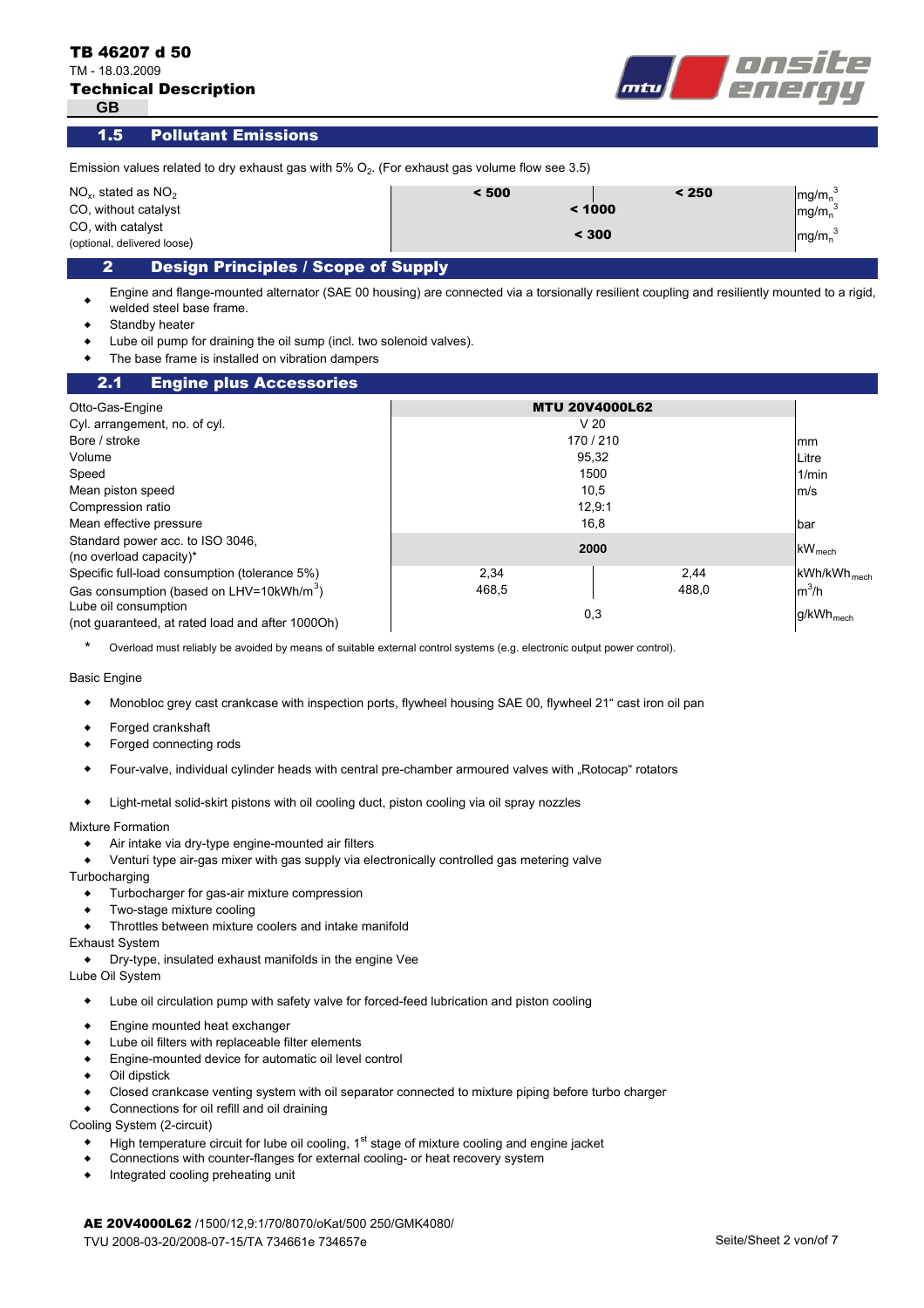### **GB** Technical Description TB 46207 d 50 TM - 18.03.2009



#### Starting System

 $\bullet$ Electric starter (2x 9 kW, 24 VDC)

Ignition System

- $\bullet$ Microprocessor-controlled high-voltage spark-ignition system with low voltage distribution, no moving parts, no wear
- $\bullet$ Automatic control for ignition energy adjustment
- $\bullet$ Variable timing control
- $\bullet$ Timing sensors at camshaft and crankshaft
- $\bullet$ One ignition coil per cylinder
- $\bullet$ Industrial spark plugs

#### Generator 2.2

Self-regulating, brushless revolving-field synchronous generator with built-in exciter, voltage and cos  $\varphi$  regulator, designed to VDE 0530, radio interference class N, low-harmonic design.

| Generator voltage                          | 400        | 415 | 6300  | 10500      | 11000 | ν     |
|--------------------------------------------|------------|-----|-------|------------|-------|-------|
| Rating (F)                                 | 2560       |     |       | 2711       |       | kVA   |
| Insulation class                           | н          |     |       | F          |       |       |
| Temperature-rise rating                    | F          |     |       | B          |       |       |
| $\cos \varphi *$                           | $1,0 -0.8$ |     |       | $1,0 -0.9$ |       |       |
| Frequency                                  |            |     | 50    |            |       | Hz    |
| Speed                                      |            |     | 1500  |            |       | 1/min |
| Efficiency (100% load) at $\cos \varphi$ 1 | 97,4       |     |       | 97,2       |       | $\%$  |
| Stator connection                          |            |     | Star  |            |       |       |
| Max. ambient temperature.                  |            |     | 40    |            |       | °C    |
| Type of protection                         |            |     | IP 23 |            |       |       |

\*) Cos-phi must be over the whole power range in the defined range. Only inductive reactive power admissible (over-erected).

In case of nominal mains voltage variations by  $\pm 2\%$ , an automatic voltage adjustment must be used.

# 2.3 Heat Exchanger System

heat recovery system (to extract heat from cooling water circuit and 2<sup>nd</sup> stage LT of mixture cooler)

#### Engine cooling circuit (HT)

- $\bullet$ Plate heat exchanger engine cooling-/heating water
- $\bullet$ Cooling water pump
- $\bullet$ Thermostat controlled mixture valve
- $\bullet$ Expansion vessel
- $\bullet$ Pressure and level monitoring cooling water
- $\bullet$ Overpressure valve

Mixture cooling water circuit  $(2^{nd}$  stage, LT)

- $\bullet$ Pump for 2<sup>nd</sup> stage mixture cooler
- $\bullet$ Control valve
- $\bullet$ Expansion vessel (max. water volume note) with pressure and level monitoring
- $\bullet$ max. Δp for recooler and pipes notes
- $\bullet$ Overpressure valve

Values for cooling / heating water are based on water without antifrost and corrosions additives.

Admissible antifrost and corrosions additives see operating media. Values in brackets [ ]\* refer to 35% Glycol.

# **Engine Cooling** (engine block with lube oil and 1<sup>st</sup> stage HT mixture cooling)

| Thermal output (8% tolerance)                            | 1033         |       | 1082         | kW                     |
|----------------------------------------------------------|--------------|-------|--------------|------------------------|
| Cooling water temperature, in- / outlet                  |              | 78/90 |              | $^{\circ}C$            |
| Cooling water volume flow                                | 76,9<br>[83] |       | 79,2<br>[85] | $m^3/h$                |
| Pressure loss                                            | 1,8<br>[2,1] |       | 1,8<br>[2,1] | bar                    |
| System pressure permitted max.                           |              | 6,0   |              | bar                    |
| Standby heater, min.                                     |              | 40    |              | $^{\circ}C$            |
| <b>Mixture Cooling</b> $(2^{nd}$ stage LT)               |              |       |              |                        |
| Data see 3.3                                             |              |       |              |                        |
| <b>Plate Heat Exchanger</b>                              |              |       |              |                        |
| Thermal output (8% tolerance)                            | 1033         |       | 1082         | kW                     |
| Cooling water temperature, in- / outlet                  |              | 90/78 |              | $^{\circ}C$            |
| Heating water temperature, in- / outlet                  |              | 70/80 |              | $^{\circ}$ C           |
| AE 20V4000L62 /1500/12.9:1/70/8070/oKat/500 250/GMK4080/ |              |       |              |                        |
| TVU 2008-03-20/2008-07-15/TA 734661e 734657e             |              |       |              | Seite/Sheet 3 von/of 7 |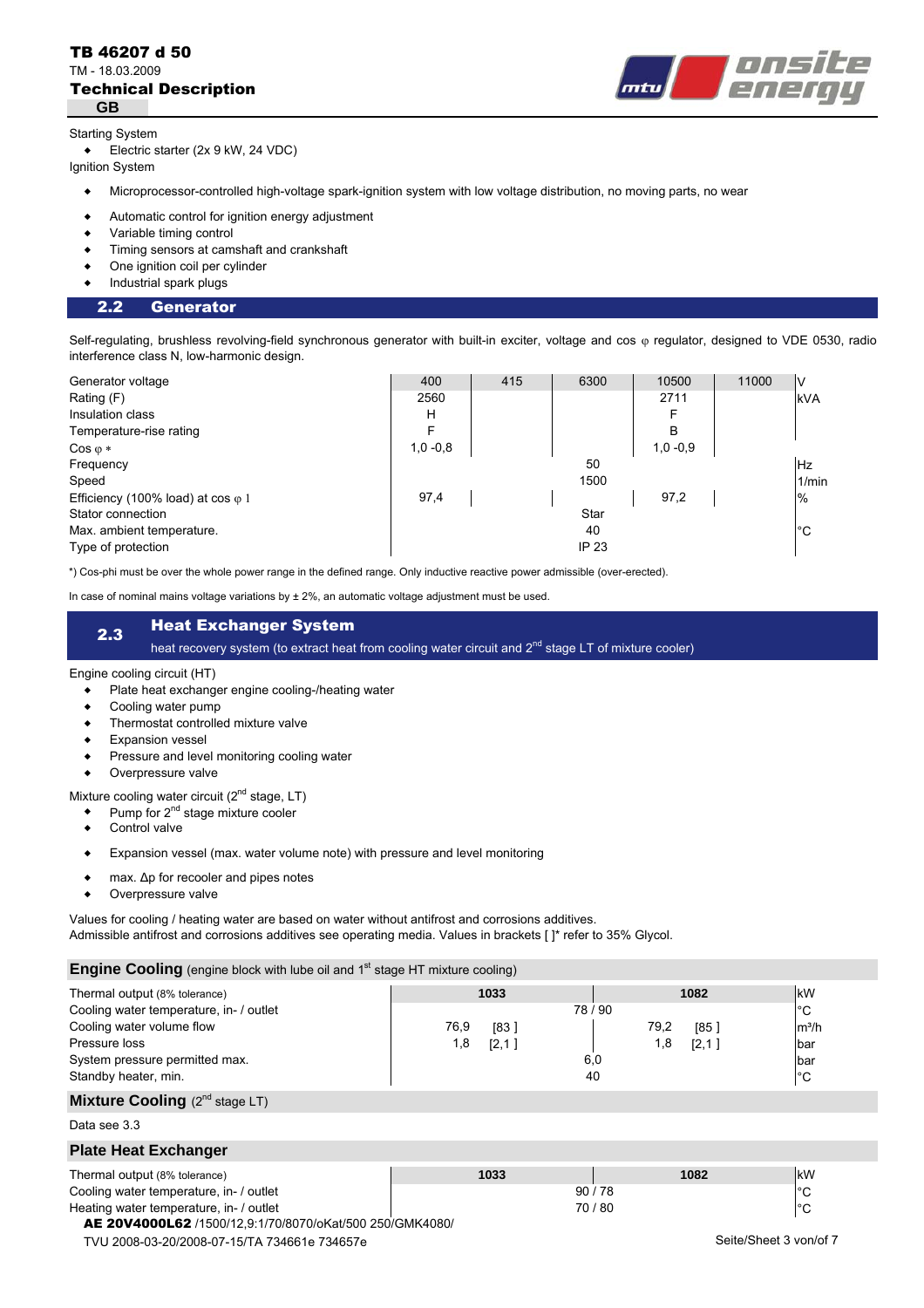

### 2.4 Gas Supply

Gas regulation lines delivered loose, components approved per Directive for Gas Components 90/356/EWG

# **Gas Regulation Line**

- $\bullet$ Gas filter
- $\bullet$ two solenoid valves (or double solenoid valve)
- $\bullet$ Low pressure regulator
- $\bullet$ valve leakage monitor
- $\bullet$ flexible stainless steel hose

# 2.5 Engine Management (MIS)

#### **General**

- $\bullet$ Control cabinet is mounted directly to the genset
- $\bullet$ Connection to control cabinet (e.g. MMC-4000) with CanOpen and discrete signals (digital and analog) via a multipolar engine cable (max. 25 m). There is an assignment diagram for the engine cable and a signal list specifically for the CanOpen interface.

The engine is controlled by discrete signals. The engine management requests various auxiliary drives (e.g. pumps, gas valves, etc.) and expects corresponding feedback within certain timeframes. The CanOpen interface serves solely for the exchange of information. No specifications can be issued via the interface (read only!).

 $\bullet$ Internal bus communication via CAN.

#### **ECU7**

 $\blacktriangle$ 

- $\bullet$ Speed governing
- $\bullet$ Air / Fuel ratio control via engine characteristic map
- $\bullet$ Engine start / stop sequence
- $\bullet$ Emergency stop sequence
- $\bullet$ Engine monitoring (temperatures, pressures, speed, etc.)

#### **EMU7**

 $\bullet$ Single exhaust temperature monitoring (cylinderhead)

#### **SAM**

- $\blacklozenge$ Providing CANopen interface
- $\bullet$ Lube oil make up
- $\bullet$ Monitoring of minimum load

# **Ignition**

- $\bullet$ Electronic ignition system
- $\bullet$ Ignition time setting
- $\bullet$ Speed monitoring

#### **Knocking monitoring AKR**

- $\bullet$ Acoustic knocking monitoring system
- $\bullet$ Individual ignition timing adjustment per cylinder

# 3 Technical Data Design / Operation

#### Operating Media  $3.1$

The binding specifications for cooling water, fuel, lube oil, exhaust condensate and heating water are stipulated in the relevant MTU / MDE operating media regulations.

| 3.2 <sub>1</sub><br><b>Filling Quantities</b>             |     |       |
|-----------------------------------------------------------|-----|-------|
| Lube oil – quantity (first filling)                       | 378 | Liter |
| Lube oil – quantity (consecutive oil changes)             | 350 | Liter |
| Engine cooling water, HT (engine and heat recovery        | 400 | Liter |
| Heating water                                             | 60  | Liter |
| Mixture cooling water, LT<br>(without recooler and pipes) | 23  | Liter |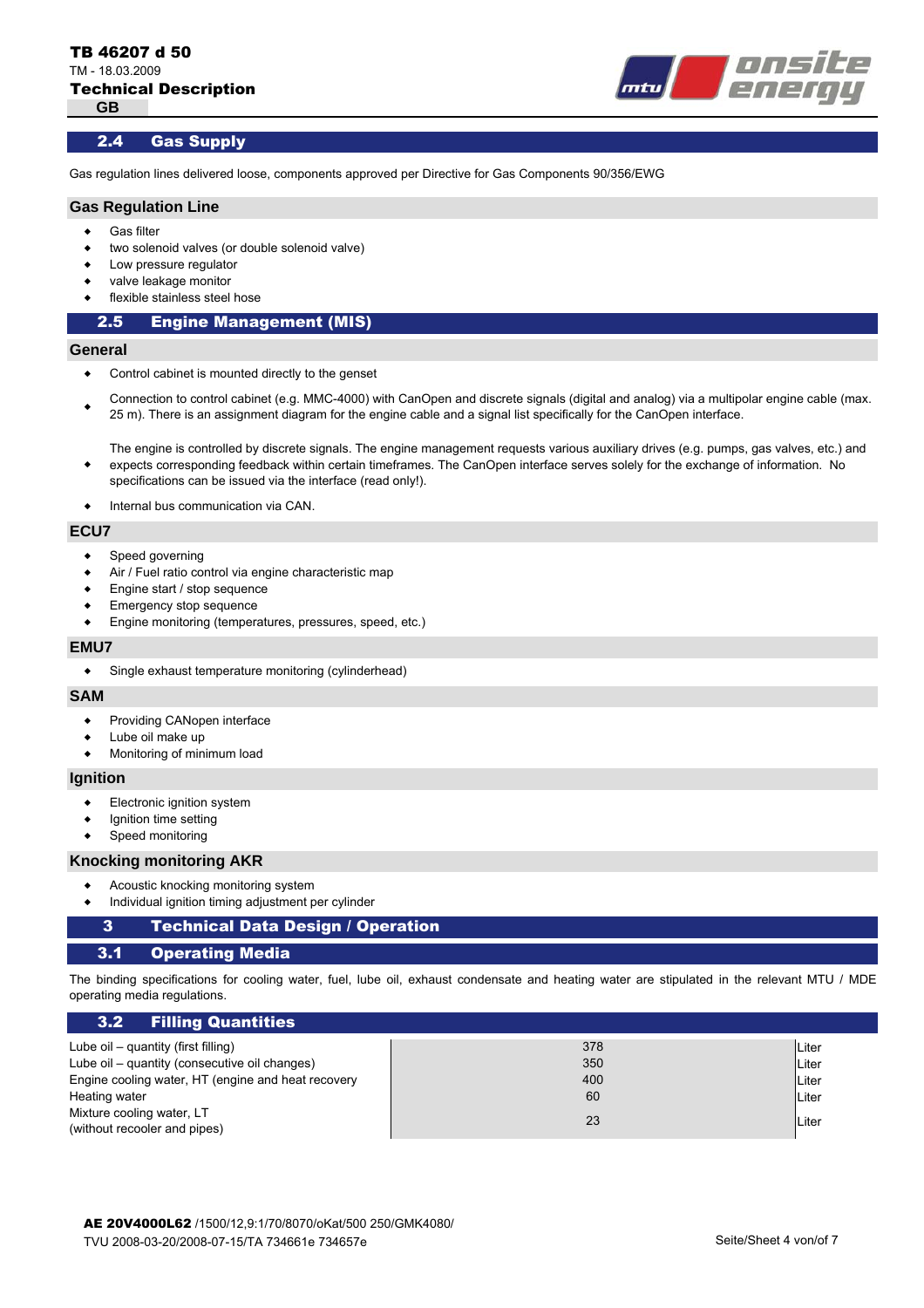#### TB 46207 d 50

TM - 18.03.2009

# Technical Description

**GB**



| 3.3<br><b>Heat Generation</b>                                                                                                                                                                                   |       |       |             |
|-----------------------------------------------------------------------------------------------------------------------------------------------------------------------------------------------------------------|-------|-------|-------------|
| Heating water return temperature upstream of genset,<br>min / max                                                                                                                                               |       | 60/70 | $^{\circ}C$ |
| Heating water volume flow, standard                                                                                                                                                                             | 90    | 96    | $m^3/h$     |
| Max. permissible working pressure<br>(cooling water heat exchanger)<br>Pressure loss at standard flow rate                                                                                                      |       | 16    | bar         |
| (between the connecting flanges)                                                                                                                                                                                | 0,5   |       | bar         |
| <b>Mixture Cooling</b> $(2^{nd}$ stage LT)                                                                                                                                                                      |       |       |             |
| Thermal output (8% tolerance)                                                                                                                                                                                   | 125   | 140   | kW          |
| Mixture cooling water volume flow<br>(8% tolerance)                                                                                                                                                             | 31    | 30    | $m^3/h$     |
| Inlet temperature mixture cooling water max.                                                                                                                                                                    |       | 40    | $^{\circ}C$ |
| Max. permissible pressure loss outside the heat recovery<br>system                                                                                                                                              |       | 1,0   | bar         |
| System pressure permitted max.                                                                                                                                                                                  | 6,0   |       | bar         |
| Information for dimensioning of expansion<br>vessel for max. water siphon                                                                                                                                       |       | 300   | Liter       |
| Note information pressure control valve.                                                                                                                                                                        |       |       |             |
| <b>Combustion Air / Ventilation</b><br>3.4                                                                                                                                                                      |       |       |             |
| Heat radiated from the genset (engine and generator<br>without adjoining pipes)<br>Engine room ventilation                                                                                                      | 136   | 164   | kW          |
| Minimum intake air volume flow for engine room cooling.<br>(The engine room ventilation has to be calculated and<br>adjusted according to the requirements for gaseous fuels<br>valid at the installation site) | 29642 | 34637 | $m^3/h$     |
| Ventilation air volume flow                                                                                                                                                                                     | 21287 | 25670 | $m^3/h$     |
| Combustion air volume flow<br>Intake air temperature min. / max.                                                                                                                                                | 7665  | 8227  | $m_n^3/h$   |
| (for other temperatures the limit values must be adapted<br>after consultation)                                                                                                                                 |       | 15    | $^{\circ}C$ |
| Temperature difference intake / ventilation max.                                                                                                                                                                |       | ~120  | Κ           |
| max. permissible intake negative pressure at inlet air filter                                                                                                                                                   |       | 3     | mbar        |

# **3.5** Exhaust Gas (Exhaust gas heat exchanger not included in scope of supply, optional)

| Thermal output by 120°C (8% tolerance)                        | 1122  | 1189  | kW          |
|---------------------------------------------------------------|-------|-------|-------------|
| Exhaust temperature<br>(turbocharger outlet)                  | 470   | 466   | $^{\circ}C$ |
| Exhaust gas mass flow, dry                                    | 9560  | 10282 | kg/h        |
| Exhaust gas mass flow, moist                                  | 10294 | 11038 | kg/h        |
| Exhaust gas volume flow, dry<br>(0 °C, 1013 mbar)             | 7222  | 7769  | $m_n^3/h$   |
| Exhaust gas volume flow, moist<br>(0 °C, 1013 mbar)           | 8082  | 8665  | $m_n^3/h$   |
| Permissible back-pressure downstream of engine<br>min. / max. |       | 30/60 | Imbar       |

In multi-genset systems, separate exhaust piping for each genset is recommended.

If a common exhaust header system is installed, exhaust flow back into any non-operationing gensets must be avoided by use of a 100% gastight exhaust shut-off flap.

In the range of partial load the exhaustive temperature rises up to 550°C. In case of use of catalyzers, due to the exothermic reaction the exhaustive temperature may increase up to 600°C.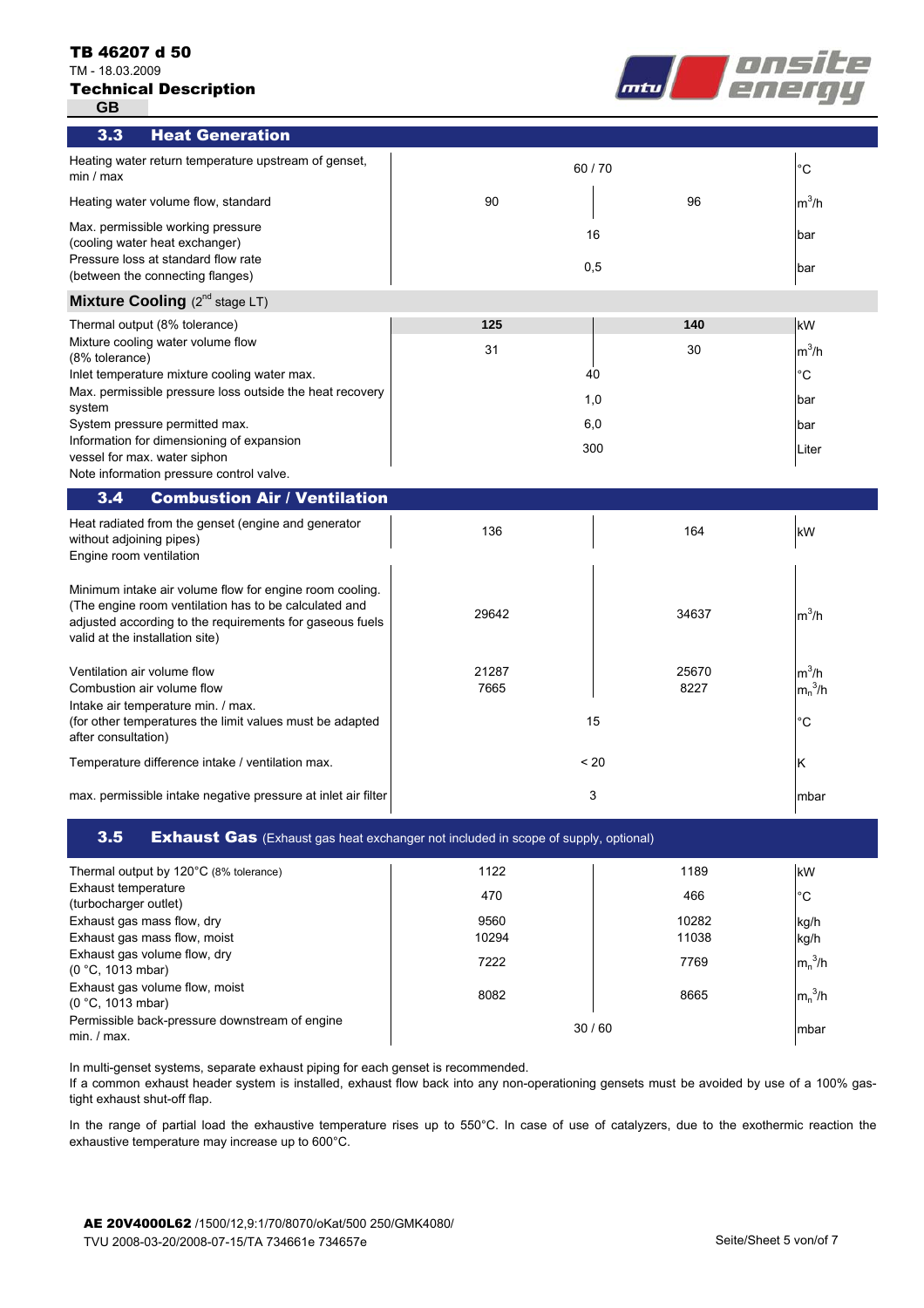# TM - 18.03.2009

# Technical Description

**GB**



### 3.6 Sound Levels

Engine surface noise emitted by the genset

(distance 1 m, free field measurement, Tolerance +5 dB for single 1/3-octave band, +2 db(A) for total A-weighted level)

| Frequency (Hz)                    |        |       | Sound pressure levels (dB) |       |
|-----------------------------------|--------|-------|----------------------------|-------|
| 12,5                              |        |       |                            |       |
| 16                                |        |       |                            |       |
| 20                                |        |       |                            |       |
| 25                                | 67,6   |       |                            |       |
| 31,5                              | 64,6   |       |                            |       |
| 40                                | 67,4   |       |                            |       |
| 50                                | 71,5   |       |                            |       |
| 63                                | 77,7   |       |                            |       |
| 80                                | 80,9   |       |                            |       |
| 100                               | 82,8   |       |                            |       |
| 125                               | 95,4   |       |                            |       |
| 160                               | 83,3   |       |                            |       |
| 200                               | 87,0   |       |                            |       |
| 250                               | 83,8   |       |                            |       |
| 315                               | 87,4   |       |                            |       |
| 400                               | 95,7   |       |                            |       |
| 500                               | 90,8   |       |                            |       |
| 630                               | 88,5   |       |                            |       |
| 800                               | 88,5   |       |                            |       |
| 1000                              | 89,6   |       |                            |       |
| 1250                              | 87,7   |       |                            |       |
| 1600                              | 86,8   |       |                            |       |
| 2000                              | 84,9   |       |                            |       |
| 2500                              | 83,3   |       |                            |       |
| 3150                              | 82,6   |       |                            |       |
| 4000                              | 80,5   |       |                            |       |
| 5000                              | 82,2   |       |                            |       |
| 6300                              | 100,4  |       |                            |       |
| 8000                              | 83,9   |       |                            |       |
| 10k                               | 77,9   |       |                            |       |
|                                   | Lin dB | dB(A) | Lin dB                     | dB(A) |
| Sum of sound pressure levels (dB) | 104,1  | 102,4 |                            |       |
|                                   |        |       |                            |       |
| Sound power levels dB (A)         |        | 122,6 |                            |       |

undampened Exhaust noise

(distance of 1 m from outlet, Tolerance +5 dB for single 1/3-octave band, +3 db(A) for total A-weighted level)

| Frequency (Hz)                    |        |       | Sound pressure levels (dB) |       |
|-----------------------------------|--------|-------|----------------------------|-------|
| 12,5                              |        |       |                            |       |
| 16                                |        |       |                            |       |
| 20                                |        |       |                            |       |
| 25                                | 83,9   |       |                            |       |
| 31,5                              | 83,3   |       |                            |       |
| 40                                | 90,5   |       |                            |       |
| 50                                | 95,1   |       |                            |       |
| 63                                | 105,1  |       |                            |       |
| 80                                | 106,4  |       |                            |       |
| 100                               | 103,2  |       |                            |       |
| 125                               | 107,8  |       |                            |       |
| 160                               | 103,8  |       |                            |       |
| 200                               | 101,2  |       |                            |       |
| 250                               | 95,0   |       |                            |       |
| 315                               | 100,0  |       |                            |       |
| 400                               | 95,7   |       |                            |       |
| 500                               | 92,7   |       |                            |       |
| 630                               | 89,1   |       |                            |       |
| 800                               | 87,6   |       |                            |       |
| 1000                              | 85,2   |       |                            |       |
| 1250                              | 89,4   |       |                            |       |
| 1600                              | 85,2   |       |                            |       |
| 2000                              | 83,7   |       |                            |       |
| 2500                              | 83,8   |       |                            |       |
| 3150                              | 83,2   |       |                            |       |
| 4000                              | 77,8   |       |                            |       |
| 5000                              | 72,8   |       |                            |       |
| 6300                              | 69,5   |       |                            |       |
| 8000                              | 66,7   |       |                            |       |
| 10k                               | 65,2   |       |                            |       |
|                                   | Lin dB | dB(A) | Lin dB                     | dB(A) |
| Sum of sound pressure levels (dB) | 113,4  | 101,1 |                            |       |
| Sound power levels dB (A)         |        | 113,1 |                            |       |